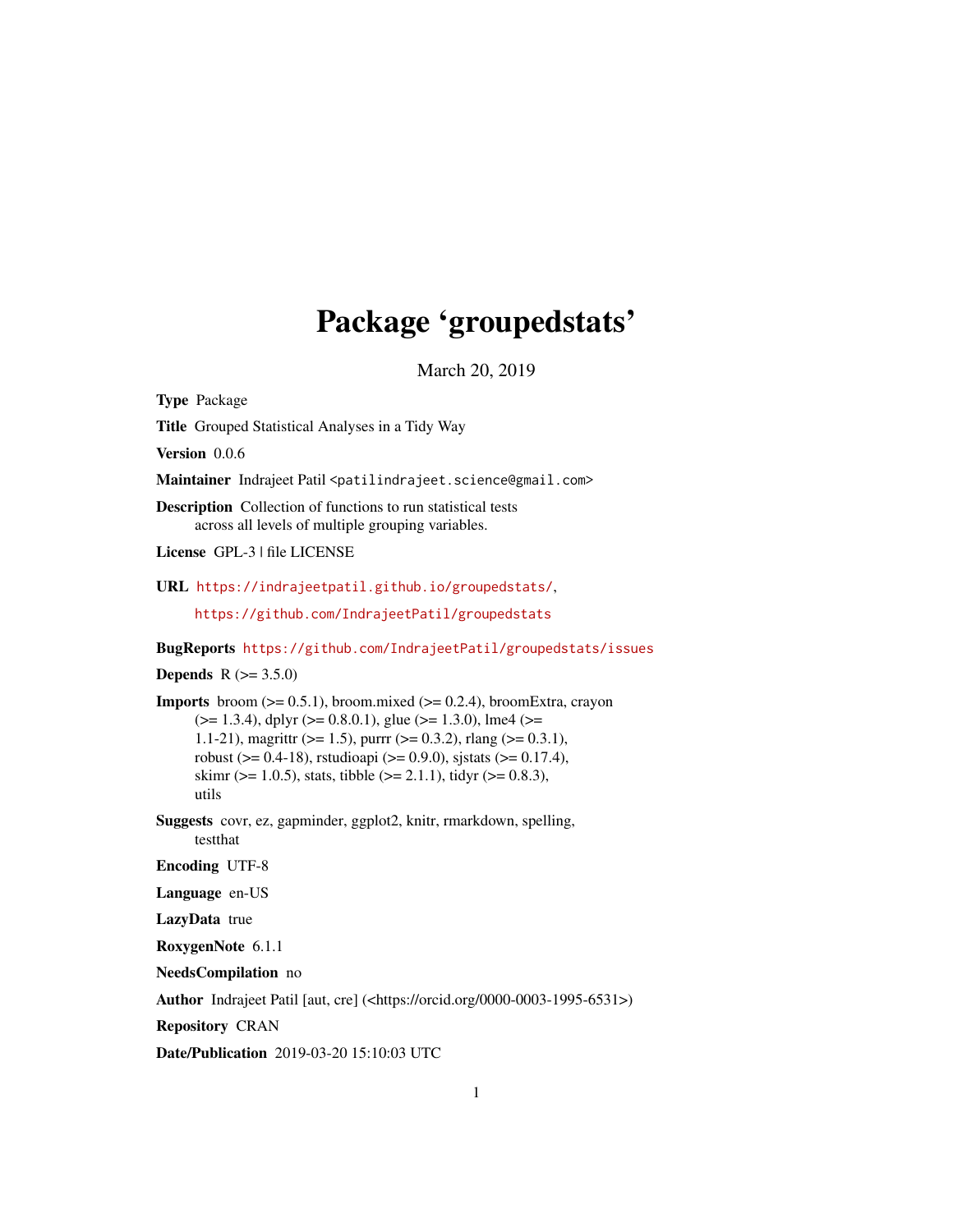## <span id="page-1-0"></span>R topics documented:

|       | $grouped_aov \dots \dots \dots \dots \dots \dots \dots \dots \dots \dots \dots \dots \dots \dots \dots \dots$ | $\overline{3}$ |
|-------|---------------------------------------------------------------------------------------------------------------|----------------|
|       |                                                                                                               |                |
|       |                                                                                                               |                |
|       |                                                                                                               |                |
|       |                                                                                                               |                |
|       |                                                                                                               |                |
|       |                                                                                                               |                |
|       |                                                                                                               |                |
|       |                                                                                                               |                |
|       |                                                                                                               |                |
|       |                                                                                                               |                |
|       |                                                                                                               |                |
|       |                                                                                                               |                |
|       |                                                                                                               |                |
|       |                                                                                                               |                |
|       |                                                                                                               |                |
|       |                                                                                                               |                |
|       |                                                                                                               |                |
|       |                                                                                                               |                |
| Index |                                                                                                               | 23             |

groupedstats-package groupedstats

## Description

Collection of functions to run statistical operations on multiple variables across multiple grouping variables in a dataframe.

## Details

For more documentation, see [README](https://github.com/IndrajeetPatil/groupedstats) on GitHub. Vignette preparation in progress.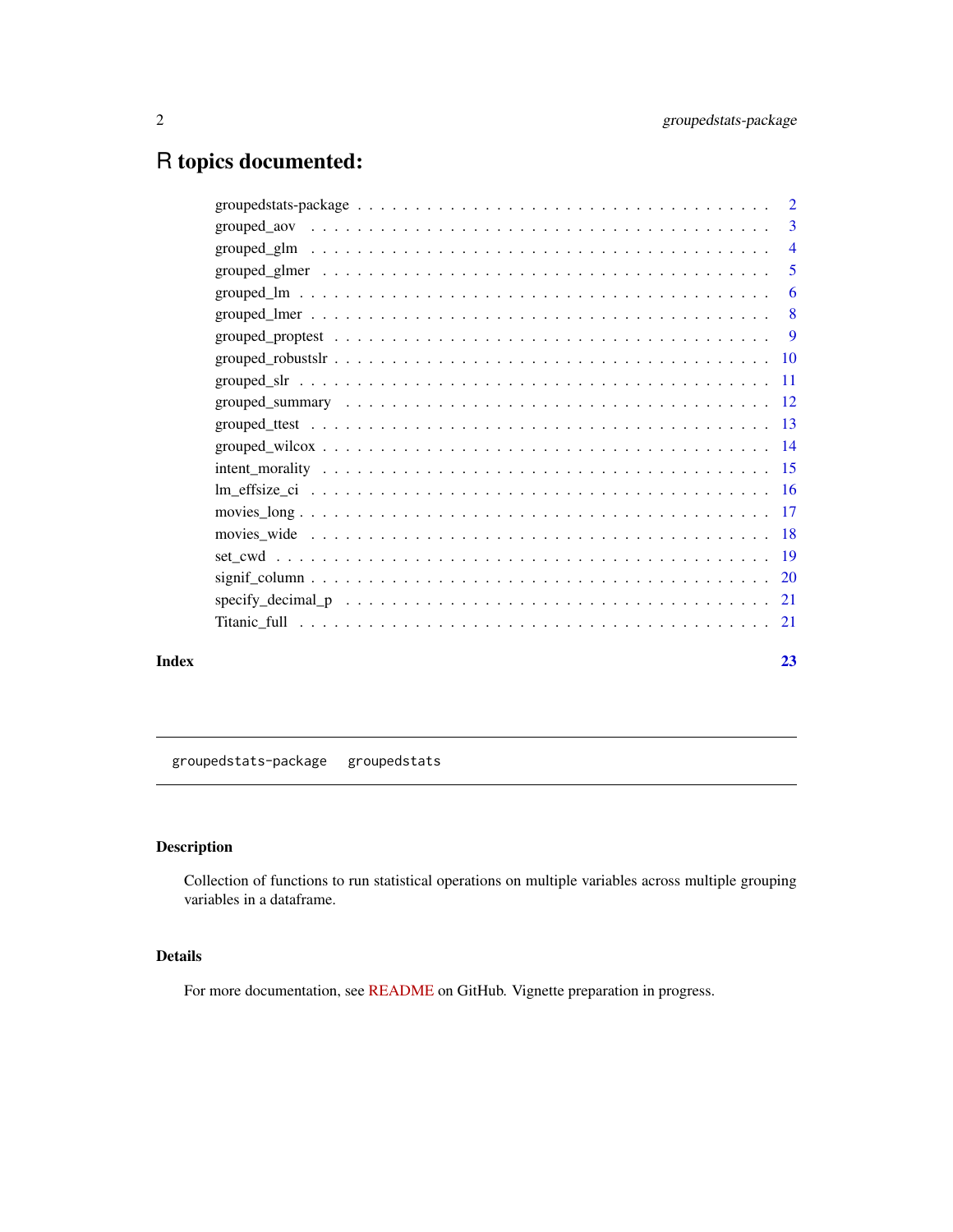<span id="page-2-0"></span>

## Description

Function to run analysis of variance (aov) across multiple grouping variables.

#### Usage

```
grouped_aov(data, grouping.vars, formula, effsize = "eta",
 output = "tidy", nboot = 1000)
```
## Arguments

| data          | Dataframe from which variables are to be taken.                                                                                                                                                                                                                                                                                                     |
|---------------|-----------------------------------------------------------------------------------------------------------------------------------------------------------------------------------------------------------------------------------------------------------------------------------------------------------------------------------------------------|
| grouping.vars | List of grouping variables.                                                                                                                                                                                                                                                                                                                         |
| formula       | A formula specifying the model.                                                                                                                                                                                                                                                                                                                     |
| effsize       | Character describing the effect size to be displayed: "eta" (default) or "omega".                                                                                                                                                                                                                                                                   |
| output        | A character describing what output is expected. Two possible options: "tidy"<br>(default), which will return the results, or "tukey", which will return results<br>from Tukey's Honest Significant Differences method for <i>post hoc</i> comparisons.<br>The "glance" method to get model summary is currently not supported for this<br>function. |
| nboot         | Number of bootstrap samples for confidence intervals for partial eta-squared and<br>omega-squared (Default: 500).                                                                                                                                                                                                                                   |

## Value

A tibble dataframe with tidy results from anova. No model summaries available.

## Author(s)

Indrajeet Patil

```
# uses dataset included in the groupedstats package
library(groupedstats)
groupedstats::grouped_aov(
  formula = rating \sim belief * outcome * question,
  data = intent_morality,
  grouping.vars = item,
  effsize = "eta"
\mathcal{L}
```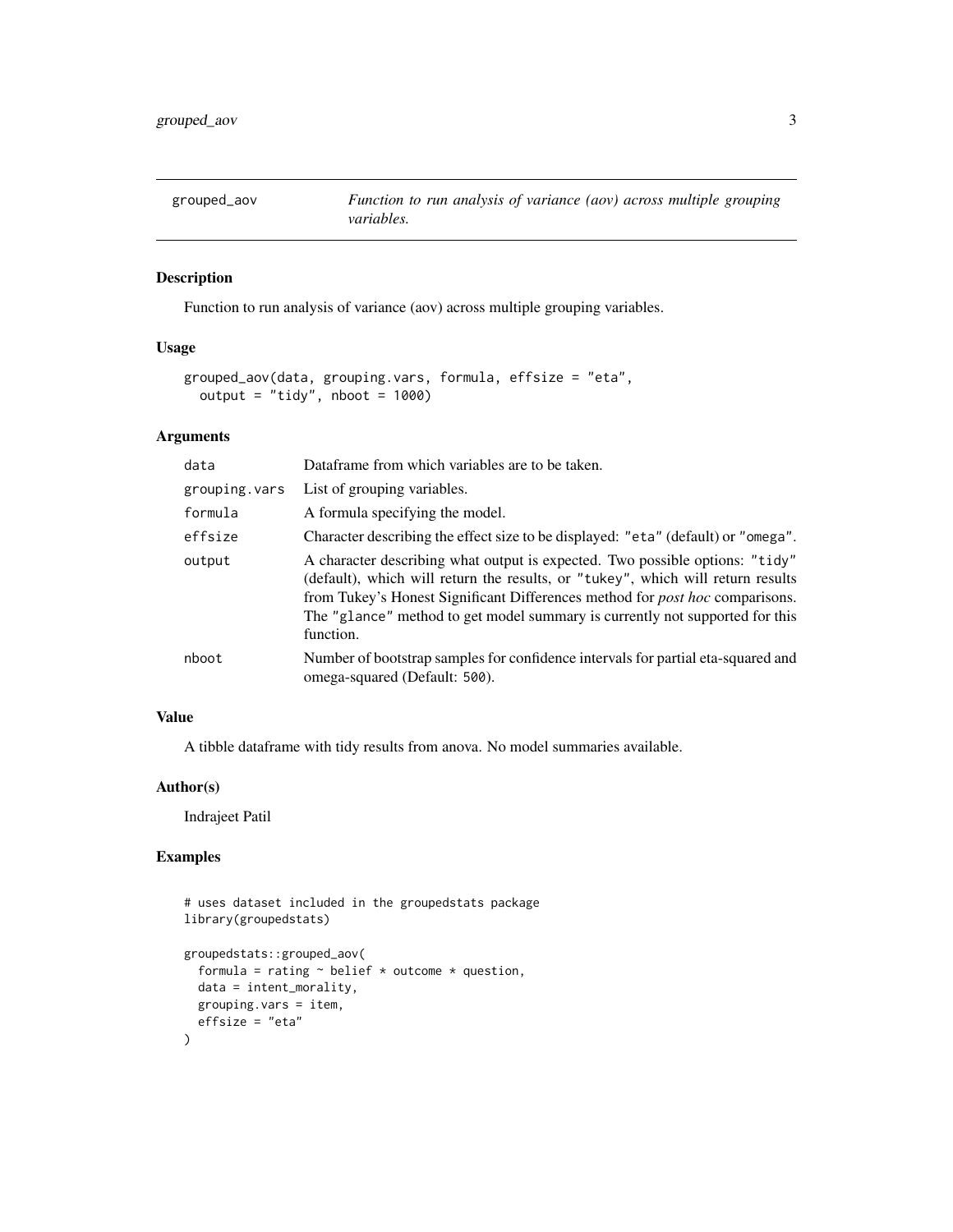<span id="page-3-0"></span>

## Description

Function to run generalized linear model (glm) across multiple grouping variables.

#### Usage

```
grouped_glm(data, grouping.vars, ..., output = "tidy",
  tidy.args = list(conf.int = TRUE, conf.level = 0.95),
  augment.argv = list()
```
## Arguments

| data          | Dataframe (or tibble) from which variables are to be taken.                                                                                                                  |
|---------------|------------------------------------------------------------------------------------------------------------------------------------------------------------------------------|
| grouping.vars | Grouping variables.                                                                                                                                                          |
| $\ddotsc$     | Arguments to function.                                                                                                                                                       |
|               | These dots support tidy-dots features.                                                                                                                                       |
| output        | A character describing what output is expected. Two possible options: "tidy"<br>(default), which will return the results, or "glance", which will return model<br>summaries. |
| tidy.args     | A list of arguments to be used in the relevant S3 method.                                                                                                                    |
| augment.args  | A list of arguments to be used in the relevant S3 method.                                                                                                                    |

#### Value

A tibble dataframe with tidy results from linear model.

#### Author(s)

Indrajeet Patil

#### See Also

[grouped\\_lm](#page-5-1), [grouped\\_lmer](#page-7-1), [grouped\\_glmer](#page-4-1)

```
# to get tidy output
groupedstats::grouped_glm(
 data = groupedstats::Titanic_full,
 formula = Survived \sim Sex,
 grouping.vars = Class,
 family = stats::binomial(link = "logit")
```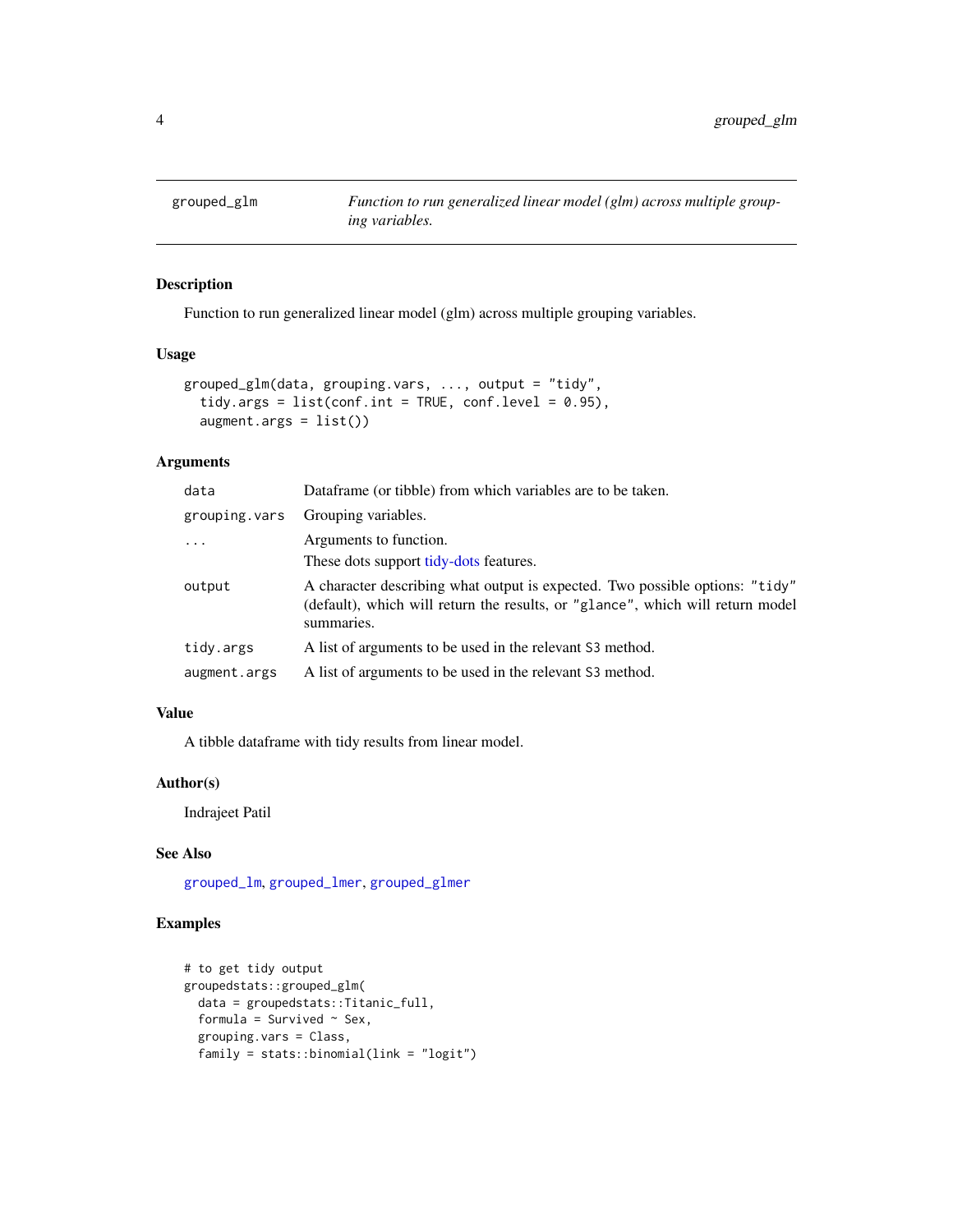## <span id="page-4-0"></span>grouped\_glmer 5

```
\mathcal{L}# to get glance output
groupedstats::grouped_glm(
  data = groupedstats::Titanic_full,
  formula = Survived \sim Sex,
  grouping.vars = Class,
  family = stats::binomial(link = "logit"),
  output = "glance"
\overline{\phantom{a}}
```
<span id="page-4-1"></span>grouped\_glmer *Function to run generalized linear mixed-effects model (glmer) across multiple grouping variables.*

#### Description

Function to run generalized linear mixed-effects model (glmer) across multiple grouping variables.

## Usage

```
grouped_glmer(data, grouping.vars, formula, family = stats::binomial(link
 = "probit"), control = lme4::glmerControl(optimizer = "bobyqa",
 boundary.tol = 1e-07, calc.derivs = FALSE, use.last.params = FALSE,
 optCtrl = list(maxfun = 2e+09), output = "tidy")
```
#### Arguments

| data          | Dataframe from which variables are to be taken.                                                                                                                                                                                                                                                                                                                     |
|---------------|---------------------------------------------------------------------------------------------------------------------------------------------------------------------------------------------------------------------------------------------------------------------------------------------------------------------------------------------------------------------|
| grouping.vars | List of grouping variables.                                                                                                                                                                                                                                                                                                                                         |
| formula       | a two-sided linear formula object describing both the fixed-effects and random-<br>effects part of the model, with the response on the left of a $\sim$ operator and the<br>terms, separated by + operators, on the right. Random-effects terms are distin-<br>guished by vertical bars $('')$ separating expressions for design matrices from<br>grouping factors. |
| family        | a GLM family, see glm and family.                                                                                                                                                                                                                                                                                                                                   |
| control       | a list (of correct class, resulting from $l$ merControl() or glmerControl() re-<br>spectively) containing control parameters, including the nonlinear optimizer to<br>be used and parameters to be passed through to the nonlinear optimizer, see the<br>*ImerControl documentation for details.                                                                    |
| output        | A character describing what output is expected. Two possible options: "tidy"<br>(default), which will return the results, or "glance", which will return model<br>summaries.                                                                                                                                                                                        |
|               |                                                                                                                                                                                                                                                                                                                                                                     |

## Value

A tibble dataframe with tidy results from linear model or model summaries.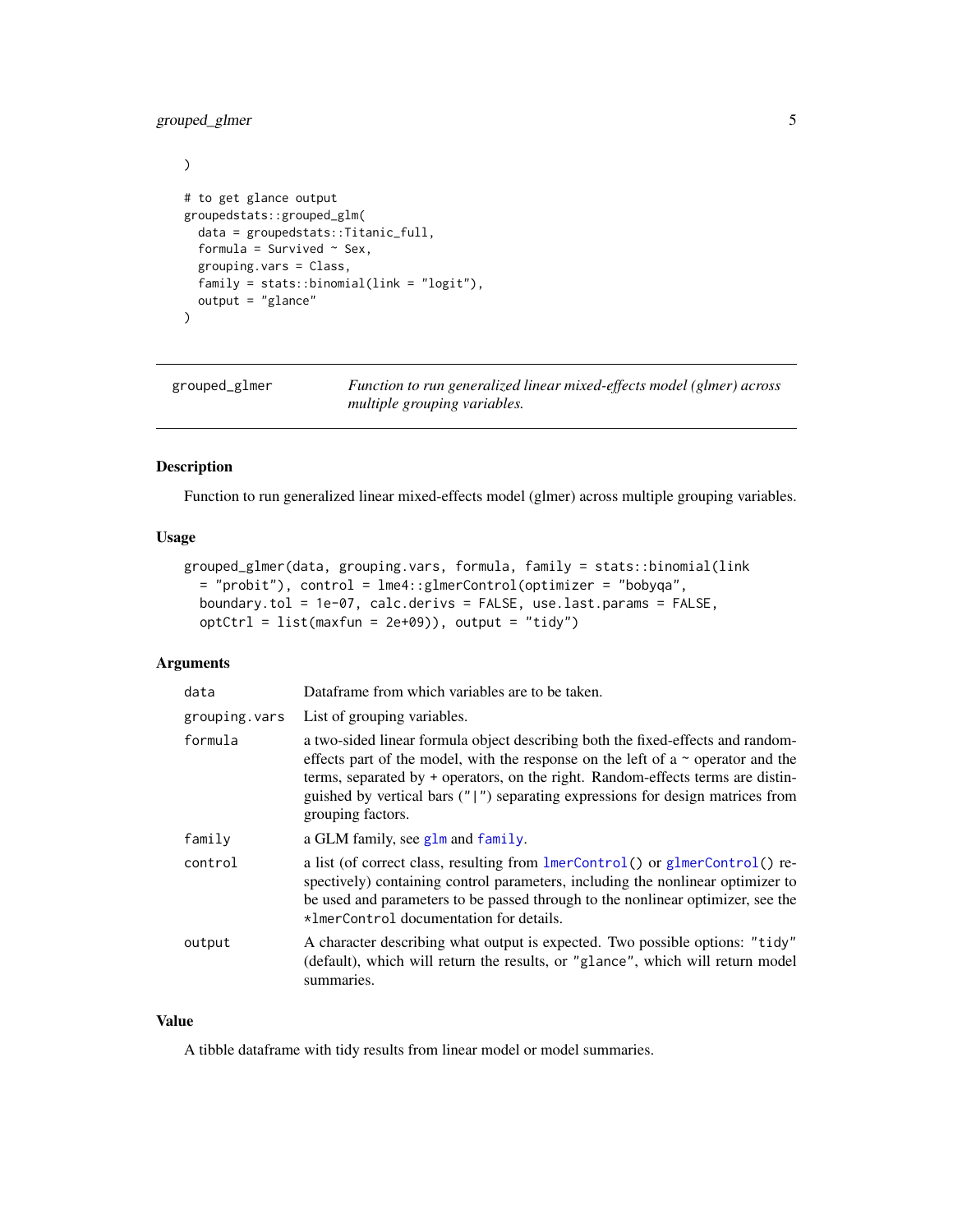#### <span id="page-5-0"></span>Author(s)

Indrajeet Patil

#### See Also

grouped\_lmer

## Examples

```
# commented out because the examples are time-consuming and the R CMD CHECK
# makes a NOTE (> 5s)
# categorical outcome; binomial family
groupedstats::grouped_glmer(
  formula = Survived \sim Age + (Age |
   Class),
  family = stats::binomial(link = "probit"),
  data = dplyr::sample_frac(groupedstats::Titanic_full, size = 0.3),grouping.vars = Sex
)
# continuous outcome; gaussian family
library(gapminder)
groupedstats::grouped_glmer(
  data = dplyr::sample_frac(gapminder, size = 0.3),
  formula = scale(lifeExp) \sim scale(gdpPercap) + (gdpPercap | continent),family = stats::gaussian(),
  control = lme4::lmerControl(
   optimizer = "bobyqa",
   restart_edge = TRUE,
   boundary.tol = 1e-7,
   calc.derivs = FALSE,
   optCtrl = list(maxfun = 2e9)),
  grouping.vars = year,
  output = "tidy")
```
<span id="page-5-1"></span>grouped\_lm *Function to run linear model (lm) across multiple grouping variables.*

## Description

Function to run linear model (lm) across multiple grouping variables.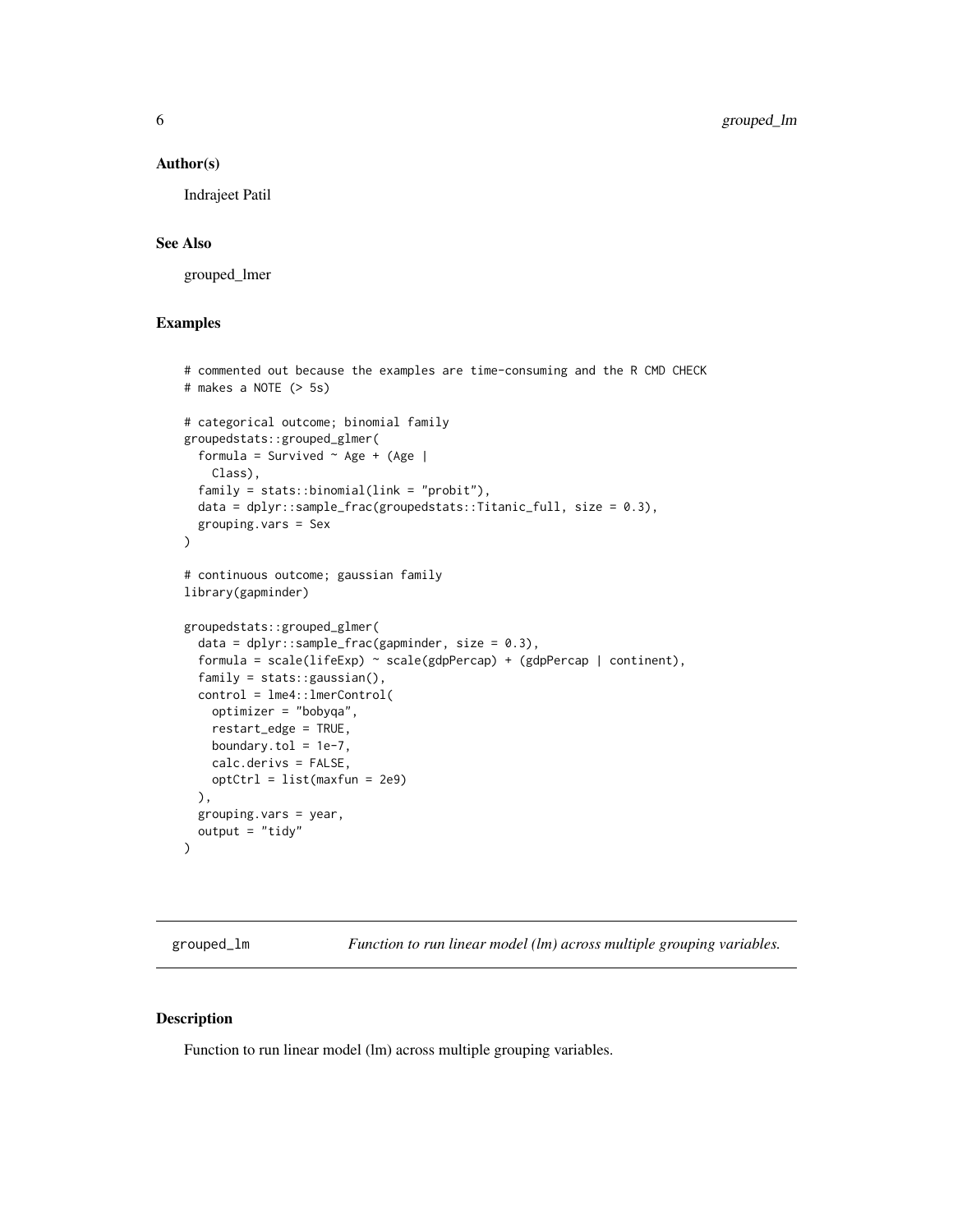## <span id="page-6-0"></span>grouped\_lm 7

## Usage

```
grouped_lm(data, grouping.vars, ..., output = "tidy",
  tidy.args = list(conf.int = TRUE, conf.level = 0.95),
  augment.args = list())
```
#### Arguments

| data          | Dataframe (or tibble) from which variables are to be taken.                                                                                                                  |
|---------------|------------------------------------------------------------------------------------------------------------------------------------------------------------------------------|
| grouping.vars | Grouping variables.                                                                                                                                                          |
| $\ddots$      | Arguments to function.                                                                                                                                                       |
|               | These dots support tidy-dots features.                                                                                                                                       |
| output        | A character describing what output is expected. Two possible options: "tidy"<br>(default), which will return the results, or "glance", which will return model<br>summaries. |
| tidy.args     | A list of arguments to be used in the relevant S3 method.                                                                                                                    |
| augment.args  | A list of arguments to be used in the relevant S3 method.                                                                                                                    |

## Value

A tibble dataframe with tidy results from linear model.

#### Author(s)

Indrajeet Patil

#### See Also

[grouped\\_slr](#page-10-1)

```
# loading needed libraries
library(ggplot2)
# getting tidy output of results
grouped_lm(
  data = mtcars,
  grouping.vars = cyl,
  formula = mpg \sim am * wt,
  output = "tidy"\mathcal{L}# getting model summaries
# diamonds dataset from ggplot2
grouped_lm(
 data = diamonds,
  grouping.vars = c(cut, color),
  formula = price \sim carat \star clarity,
```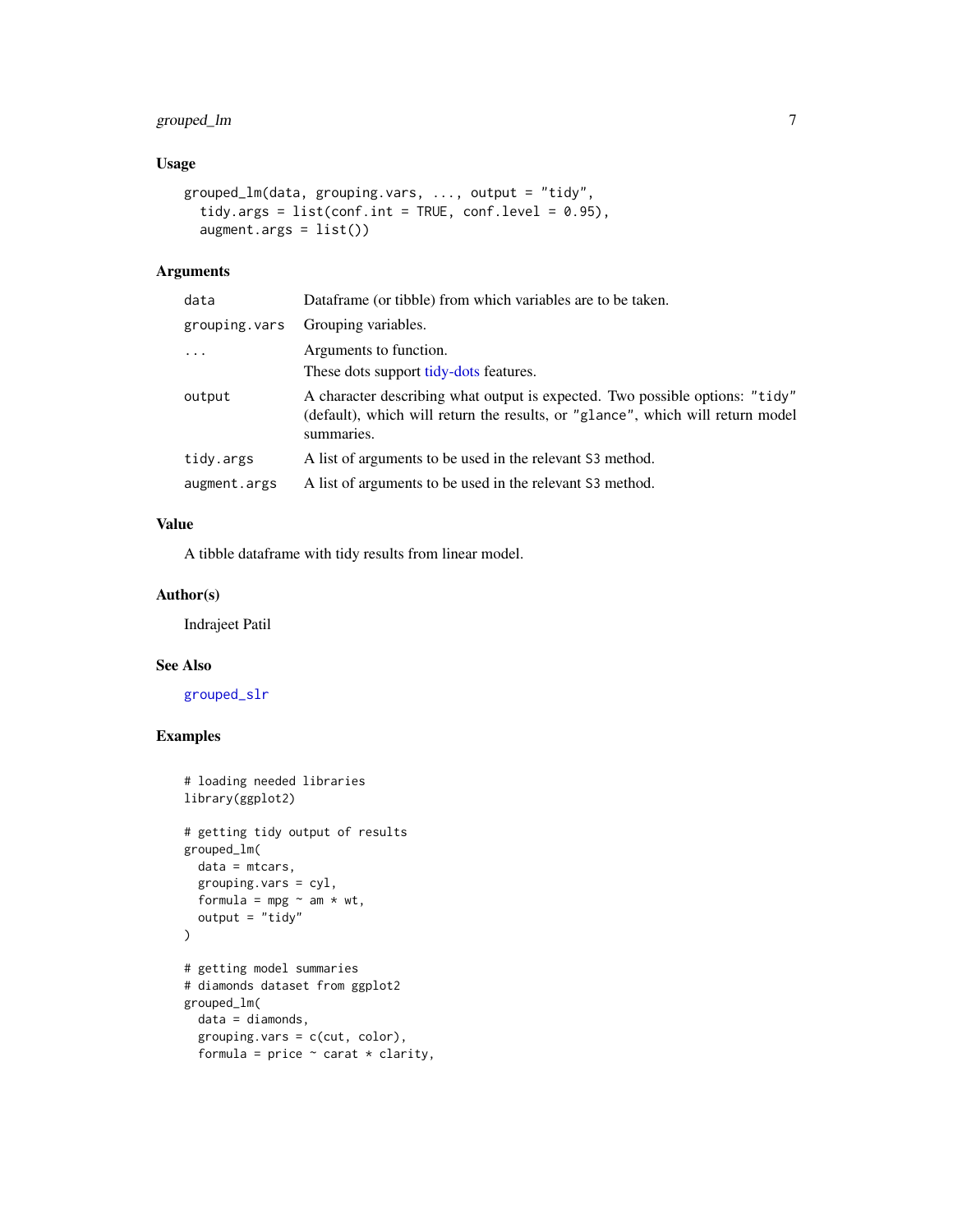```
output = "glance"
\mathcal{L}
```
<span id="page-7-1"></span>grouped\_lmer *Function to run linear mixed-effects model (lmer) across multiple grouping variables.*

## Description

Function to run linear mixed-effects model (lmer) across multiple grouping variables.

#### Usage

```
grouped_lmer(data, grouping.vars, formula, REML = TRUE,
 control = lme4::lmerControl(optimizer = "bobyqa", restart_edge = TRUE,
 boundary.tol = 1e-07, calc.derivs = FALSE, use.last.params = FALSE,
 optCtrl = list(maxfun = 2e+09)), p.kr = FALSE, output = "tidy")
```
## Arguments

| data          | Dataframe from which variables are to be taken.                                                                                                                                                                                                                                                                                                                                                                                                                                                                                                                                                                                                                                                                                                           |
|---------------|-----------------------------------------------------------------------------------------------------------------------------------------------------------------------------------------------------------------------------------------------------------------------------------------------------------------------------------------------------------------------------------------------------------------------------------------------------------------------------------------------------------------------------------------------------------------------------------------------------------------------------------------------------------------------------------------------------------------------------------------------------------|
| grouping.vars | List of grouping variables.                                                                                                                                                                                                                                                                                                                                                                                                                                                                                                                                                                                                                                                                                                                               |
| formula       | a two-sided linear formula object describing both the fixed-effects and random-<br>effects part of the model, with the response on the left of a $\sim$ operator and the<br>terms, separated by + operators, on the right. Random-effects terms are dis-<br>tinguished by vertical bars (1) separating expressions for design matrices from<br>grouping factors. Two vertical bars $(  \cdot  )$ can be used to specify multiple uncor-<br>related random effects for the same grouping variable. (Because of the way it is<br>implemented, the   -syntax works only for design matrices containing numeric<br>(continuous) predictors; to fit models with independent categorical effects, see<br>dummy or the lmer_alt function from the afex package.) |
| REML          | logical scalar - Should the estimates be chosen to optimize the REML criterion<br>(as opposed to the log-likelihood)?                                                                                                                                                                                                                                                                                                                                                                                                                                                                                                                                                                                                                                     |
| control       | a list (of correct class, resulting from lmerControl() or glmerControl() re-<br>spectively) containing control parameters, including the nonlinear optimizer to<br>be used and parameters to be passed through to the nonlinear optimizer, see the<br>*ImerControl documentation for details.                                                                                                                                                                                                                                                                                                                                                                                                                                                             |
| p.kr          | Logical, if TRUE, the computation of p-values is based on conditional F-tests<br>with Kenward-Roger approximation for the df (see 'Details').                                                                                                                                                                                                                                                                                                                                                                                                                                                                                                                                                                                                             |
| output        | A character describing what output is expected. Two possible options: "tidy"<br>(default), which will return the results, or "glance", which will return model<br>summaries.                                                                                                                                                                                                                                                                                                                                                                                                                                                                                                                                                                              |

## Value

A tibble dataframe with tidy results from linear model or model summaries.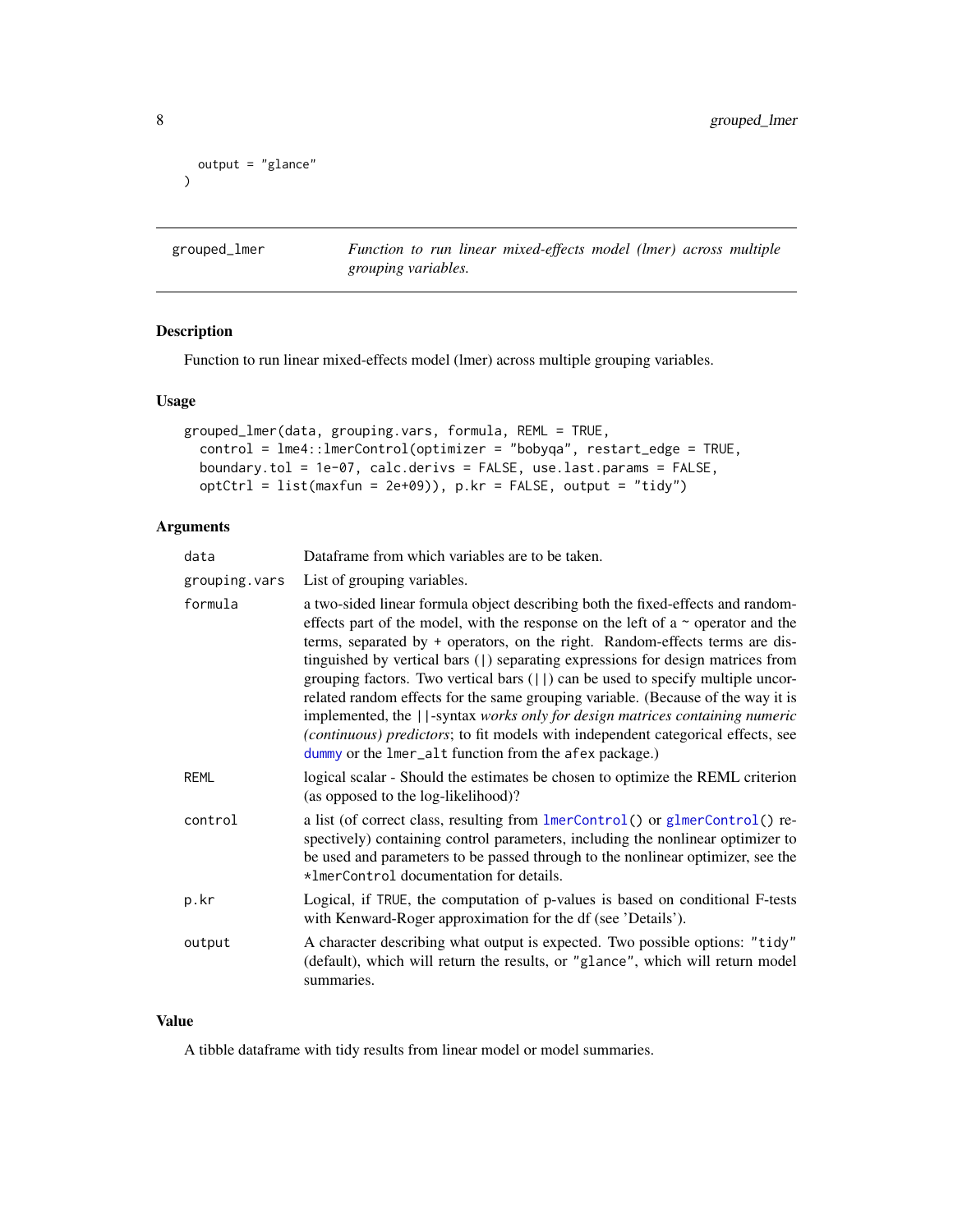## <span id="page-8-0"></span>grouped\_proptest 9

## Author(s)

Indrajeet Patil

## Examples

```
# loading libraries containing data
library(ggplot2)
library(gapminder)
# getting tidy output of results
# let's use only 50% data to speed it up
groupedstats::grouped_lmer(
  data = dplyr::sample_frac(gapminder, size = 0.5),formula = scale(lifeExp) ~ scale(gdpPercap) + (gdpPercap | continent),
  grouping.vars = year,
  output = "tidy"\mathcal{L}# getting model summaries
# let's use only 50% data to speed it up
grouped_lmer(
  data = ggplot2::diamonds,
  formula = scale(price) \sim scale(carat) + (carat | color),REML = FALSE,
  grouping.vars = c(cut, clarity),
  output = "glance"
\mathcal{L}
```
grouped\_proptest *Function to run proportion test on grouped data.*

#### Description

Function to run proportion test on grouped data.

#### Usage

```
grouped_proptest(data, grouping.vars, measure)
```
## Arguments

| data    | Dataframe from which variables are to be drawn.                                   |
|---------|-----------------------------------------------------------------------------------|
|         | grouping vars List of grouping variables                                          |
| measure | A variable for which proportion test needs to be carried out for each combination |
|         | of levels of factors entered in grouping, vars.                                   |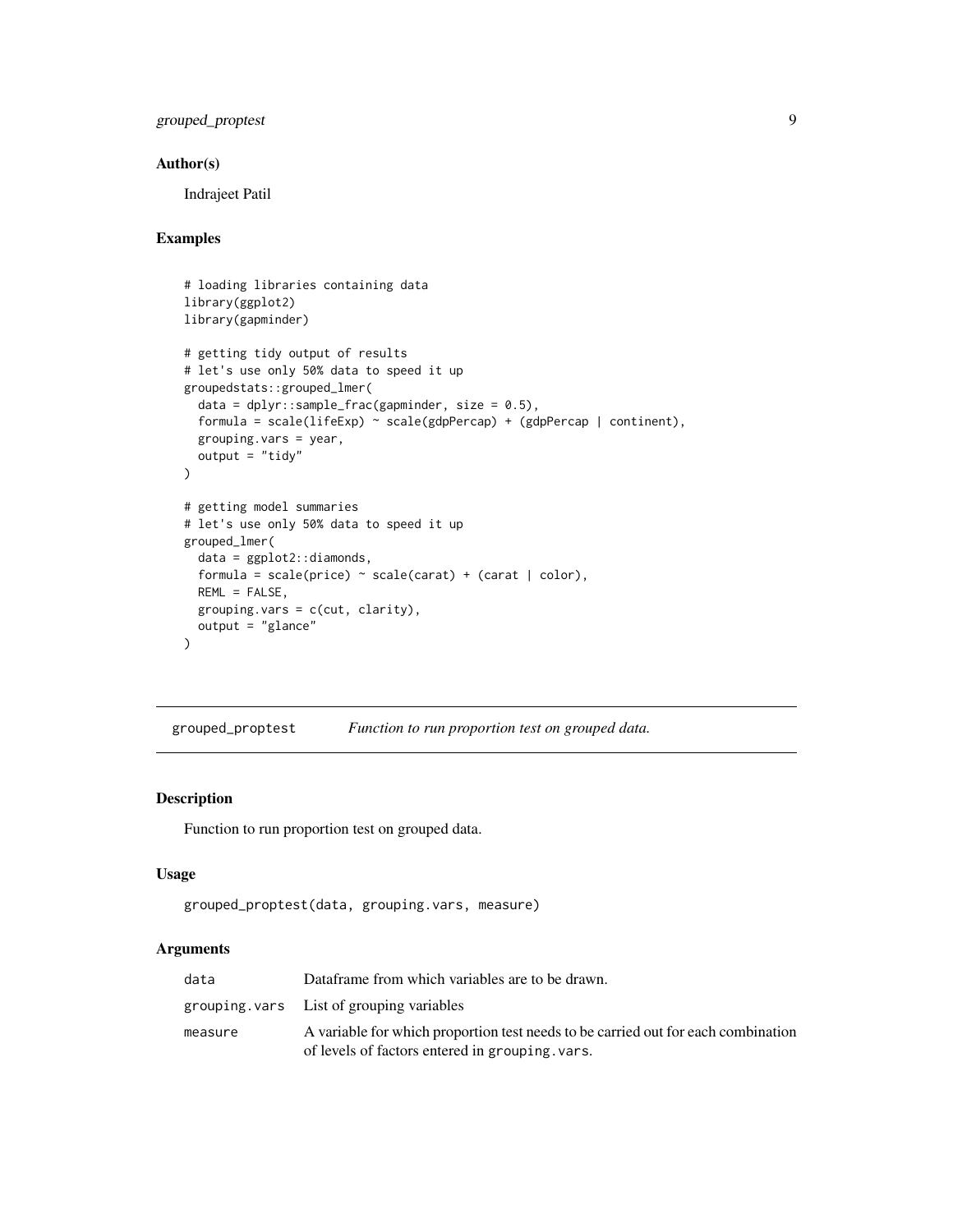## <span id="page-9-0"></span>Value

Dataframe with percentages and statistical details from a proportion test.

## Author(s)

Indrajeet Patil

## Examples

```
groupedstats::grouped_proptest(
  data = mtcars,
  grouping.vars = cyl,
  measure = am
\mathcal{L}
```

| grouped_robustslr | Function to run robust simple linear regression (slr) on multiple vari- |
|-------------------|-------------------------------------------------------------------------|
|                   | ables across multiple grouping variables.                               |

## Description

Function to run robust simple linear regression (slr) on multiple variables across multiple grouping variables.

#### Usage

```
grouped_robustslr(data, dep.vars, indep.vars, grouping.vars)
```
#### Arguments

| data       | Dataframe from which variables are to be taken.                                     |
|------------|-------------------------------------------------------------------------------------|
| dep.vars   | List criterion or dependent variables for regression (y in $y \sim x$ ).            |
| indep.vars | List predictor or independent variables for regression $(x \text{ in } y \sim x)$ . |
|            | grouping.vars List of grouping variables.                                           |

## Value

A tibble dataframe with tidy results from robust linear regression analyses. The estimates are standardized, i.e. the 1m model used is scale(y)  $\sim$  scale(x), and not y  $\sim$  x.

## Author(s)

Indrajeet Patil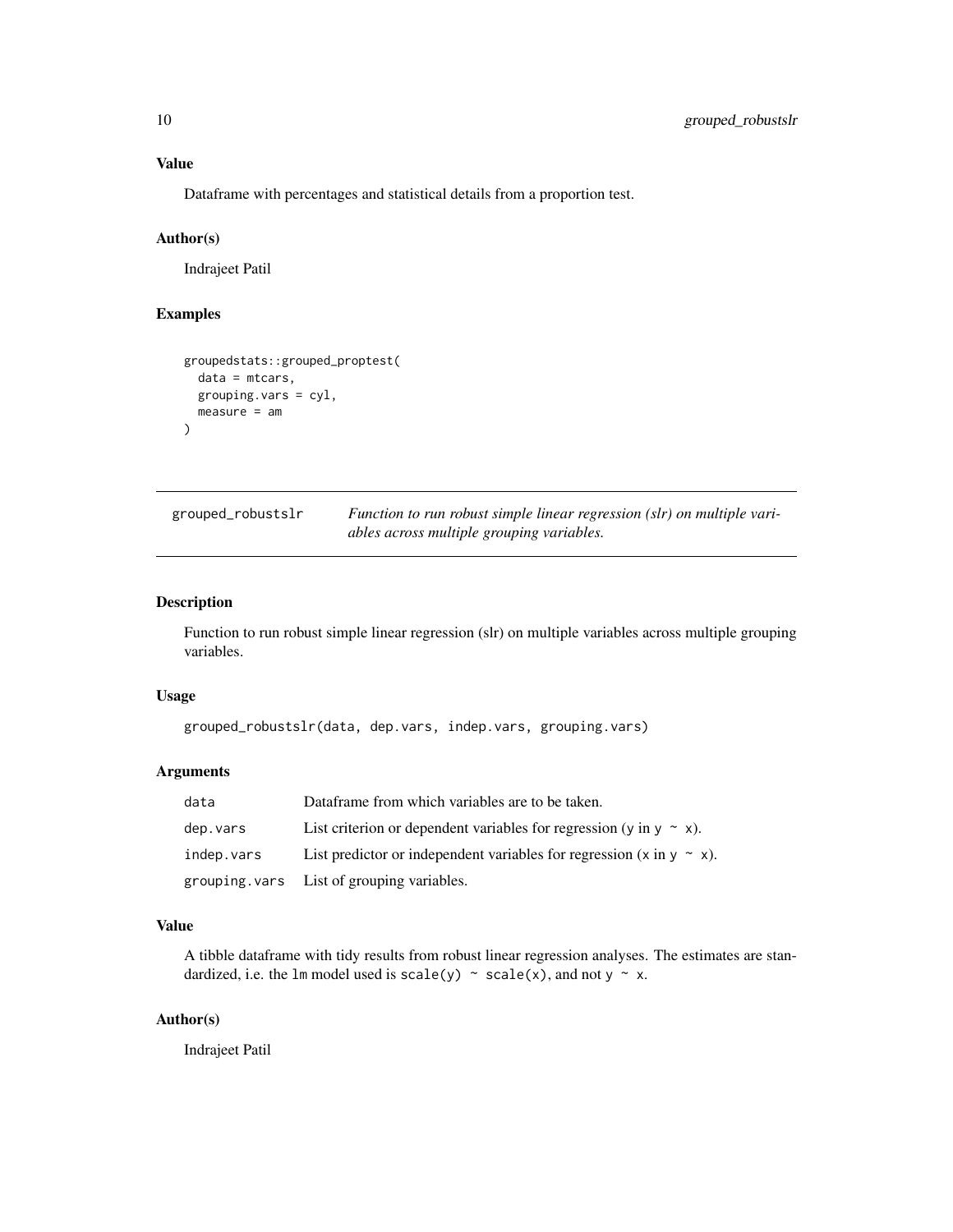## <span id="page-10-0"></span>grouped\_slr 11

## Examples

```
# in case of just one grouping variable
groupedstats::grouped_robustslr(
  data = iris,
  dep.vars = c(Sepal.Length, Petal.Length),
  indep.vars = c(Sepal.Width, Petal.Width),
  grouping.vars = Species
\lambda
```
<span id="page-10-1"></span>grouped\_slr *Function to run simple linear regression (slr) on multiple variables across multiple grouping variables.*

## Description

Function to run simple linear regression (slr) on multiple variables across multiple grouping variables.

## Usage

grouped\_slr(data, dep.vars, indep.vars, grouping.vars)

## Arguments

| data       | Dataframe from which variables are to be taken.                                           |
|------------|-------------------------------------------------------------------------------------------|
| dep.vars   | List criterion or <b>dependent</b> variables for simple linear model (y in $y \sim x$ ).  |
| indep.vars | List predictor or <b>independent</b> variables for simple linear model (x in y $\sim$ x). |
|            | grouping vars List of grouping variables.                                                 |

#### Value

A tibble dataframe with tidy results from simple linear regression analyses. The estimates are standardized, i.e. the lm model used is scale(y)  $\sim$  scale(x), and not y  $\sim$  x.

## Author(s)

Indrajeet Patil

## See Also

grouped\_lm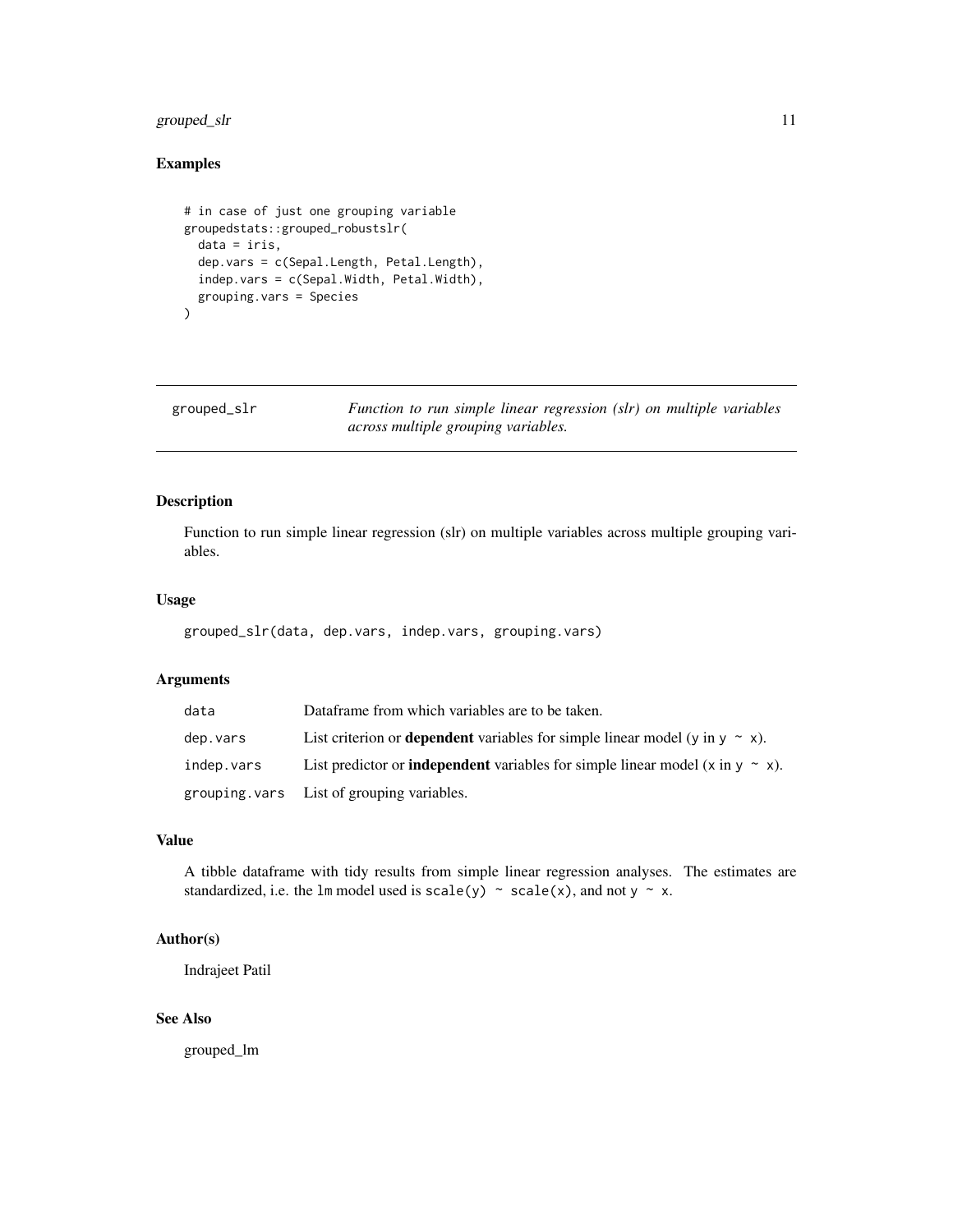## Examples

```
# in case of just one grouping variable
groupedstats::grouped_slr(
  data = iris,
  dep.vars = c(Sepal.Length, Petal.Length),
  indep.vars = c(Sepal.Width, Petal.Width),
  grouping.vars = Species
)
```
grouped\_summary *Function to get descriptive statistics for multiple variables for all grouping variable levels*

## Description

Function to get descriptive statistics for multiple variables for all grouping variable levels

#### Usage

```
grouped_summary(data, grouping.vars, measures = NULL,
 measures.type = "numeric", topcount.long = FALSE)
```
## Arguments

| data          | Dataframe from which variables need to be taken.                                                                                                                                                                                                                                                                                                                 |
|---------------|------------------------------------------------------------------------------------------------------------------------------------------------------------------------------------------------------------------------------------------------------------------------------------------------------------------------------------------------------------------|
| grouping.vars | A list of grouping variables.                                                                                                                                                                                                                                                                                                                                    |
| measures      | List variables for which summary needs to computed. If not specified, all vari-<br>ables of type specified in the argument measures, type will be used to calcu-<br>late summaries. Don't explicitly set measures. type $=$ NULL in function call,<br>which will produce an error because the function will try to find a column in a<br>dataframe named "NULL". |
| measures.type | A character indicating whether summary for <i>numeric</i> ("numeric") or <i>factor/character</i><br>("factor") variables is expected (Default: measures. type = "numeric"). This<br>function can't be used for both numeric <b>and</b> variables simultaneously.                                                                                                 |
| topcount.long | If measures. type = factor, you can get the top counts in long format for<br>plotting purposes. (Default: topcount.long = FALSE).                                                                                                                                                                                                                                |

## Value

Dataframe with descriptive statistics for numeric variables (n, mean, sd, median, min, max)

## Author(s)

Indrajeet Patil

<span id="page-11-0"></span>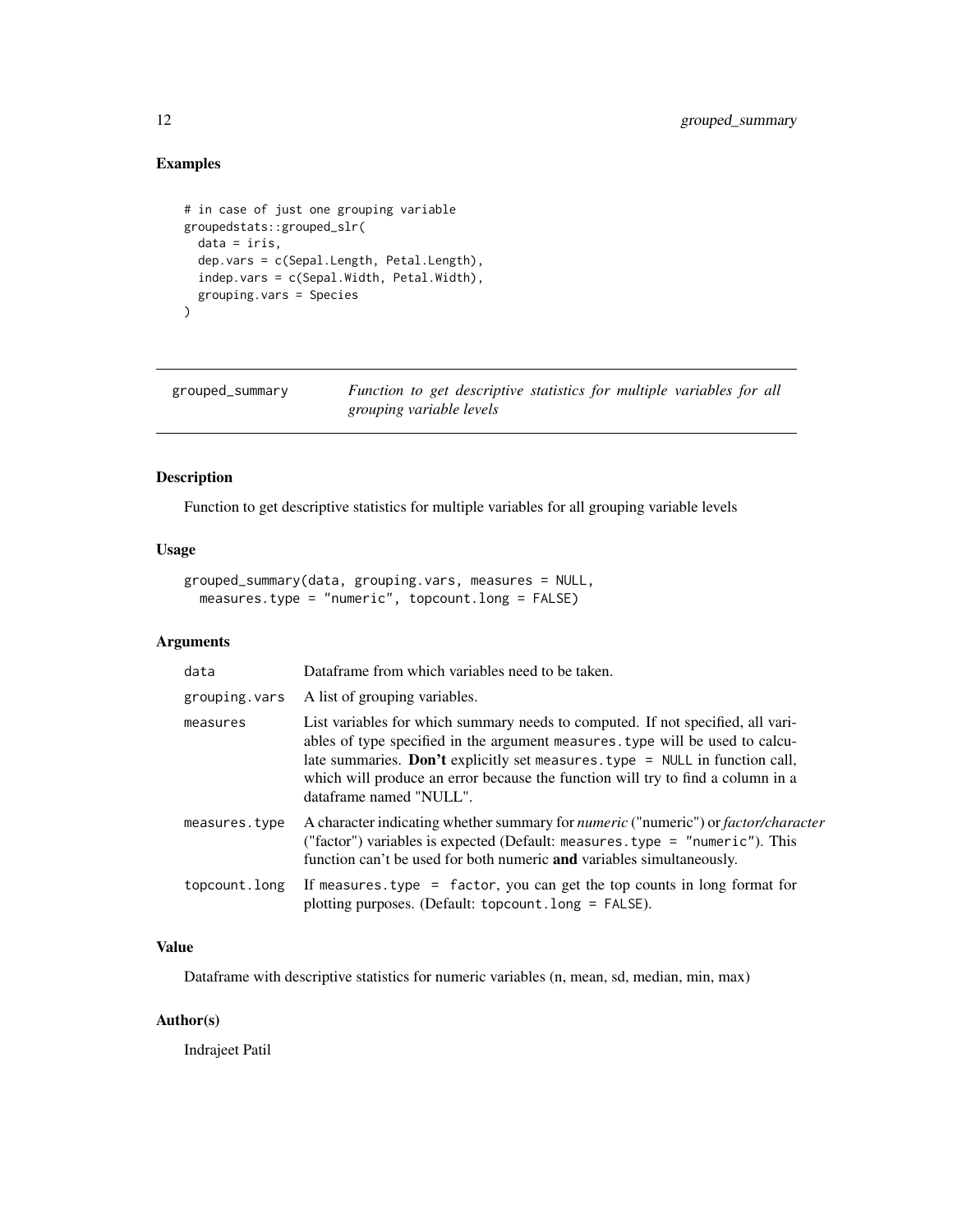## <span id="page-12-0"></span>grouped\_ttest 13

## Examples

```
# another possibility
groupedstats::grouped_summary(
  data = datasets::iris,
  grouping.vars = Species,
 measures = Sepal.Length:Petal.Width,
  measures.type = "numeric"
\lambda# if you have just one variable per argument, you need not use 'c()'
groupedstats::grouped_summary(
  data = datasets::ToothGrowth,
 grouping.vars = supp,
 measures = len,
  measures.type = "numeric"
\lambda
```
grouped\_ttest *Function to run t-test on multiple variables across multiple grouping variables.*

#### Description

Function to run t-test on multiple variables across multiple grouping variables.

#### Usage

```
grouped_ttest(data, dep.vars, indep.vars, grouping.vars, paired = FALSE,
  var.equal = FALSE)
```
## Arguments

| data          | Dataframe from which variables are to be taken.                                                                                                                                                                                                                                                            |
|---------------|------------------------------------------------------------------------------------------------------------------------------------------------------------------------------------------------------------------------------------------------------------------------------------------------------------|
| dep.vars      | List dependent variables for a t-test (y in y $\sim$ x).                                                                                                                                                                                                                                                   |
| indep.vars    | List independent variables for a t-test $(x \in y \sim x)$ .                                                                                                                                                                                                                                               |
| grouping.vars | List of grouping variables.                                                                                                                                                                                                                                                                                |
| paired        | A logical indicating whether you want a paired t-test (Default: paired = FALSE;<br>independent t-test, <i>i.e.</i> ).                                                                                                                                                                                      |
| var.equal     | A logical variable indicating whether to treat the two variances as being equal.<br>If TRUE, then the pooled variance is used to estimate the variance otherwise<br>the Welch (or Satterthwaite) approximation to the degrees of freedom is used<br>(Default: $var.equals = FALSE; Welch's t-test, i.e.).$ |

#### Value

A tibble dataframe with tidy results from t-test analyses.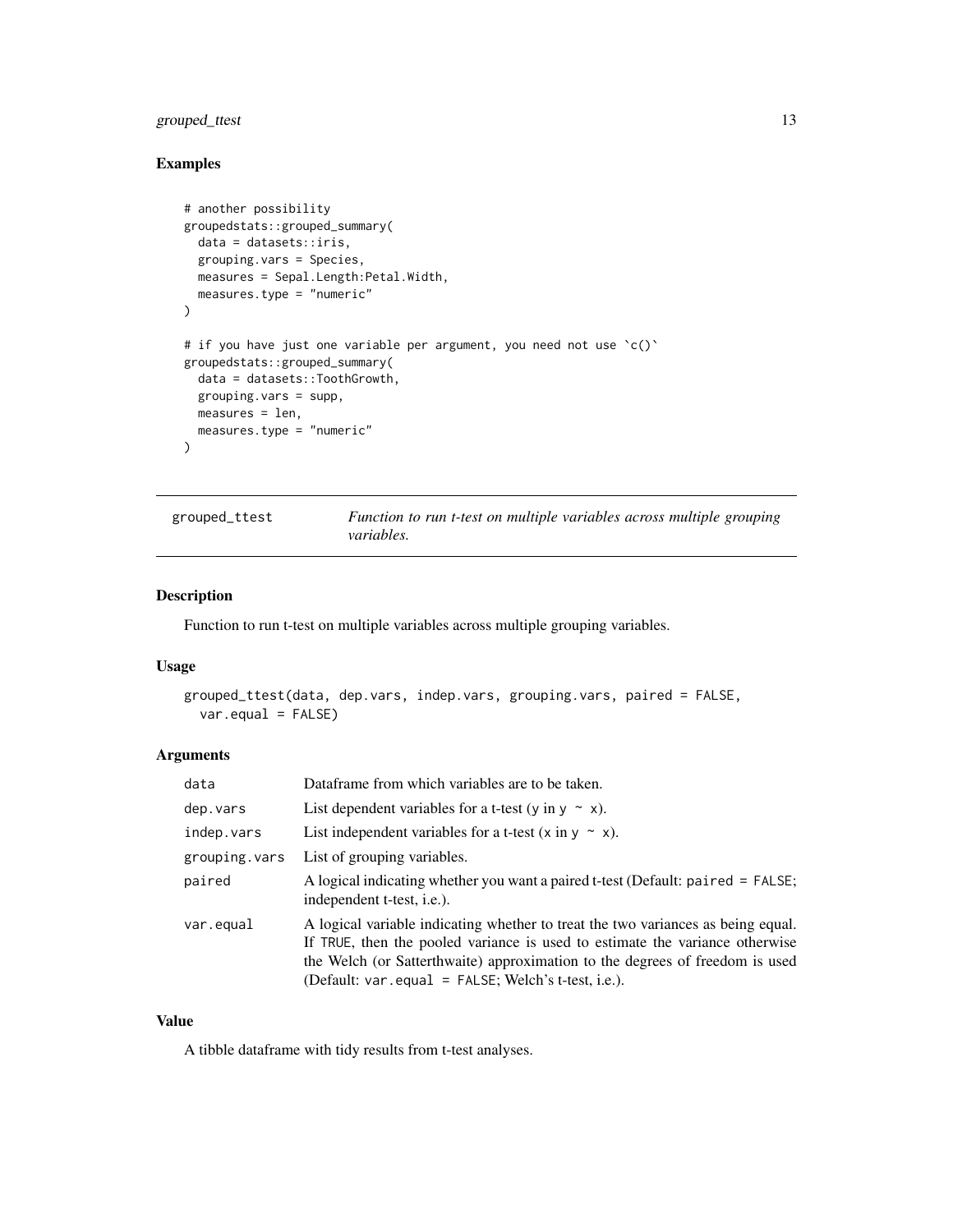#### Author(s)

Indrajeet Patil

## Examples

```
groupedstats::grouped_ttest(
  data = dplyr::filter(.data = ggplot2::diamonds, color == "E" | color == "J"),
  dep.vars = c(carat, price, depth),
  indep.vars = color,
 grouping.vars = clarity,
 paired = FALSE,
  var.equal = FALSE
\mathcal{L}
```

| grouped_wilcox |  | Function to run two-sample Wilcoxon tests on multiple variables |  |  |  |
|----------------|--|-----------------------------------------------------------------|--|--|--|
|                |  | across multiple grouping variables.                             |  |  |  |

#### Description

Function to run two-sample Wilcoxon tests on multiple variables across multiple grouping variables.

#### Usage

```
grouped_wilcox(data, dep.vars, indep.vars, grouping.vars, paired = FALSE,
 correct = TRUE)
```
#### Arguments

| data          | Dataframe from which variables are to be taken.                                                                                            |
|---------------|--------------------------------------------------------------------------------------------------------------------------------------------|
| dep.vars      | List dependent variables for a two-sample Wilcoxon tests (y in y $\sim x$ ).                                                               |
| indep.vars    | List independent variables for a two-sample Wilcoxon tests $(x \in y \sim x)$ .                                                            |
| grouping.vars | List of grouping variables.                                                                                                                |
| paired        | A logical indicating whether you want a paired two-sample Wilcoxon tests (De-<br>fault: $paired = FALSE$ ).                                |
| correct       | A logical indicating whether to apply continuity correction in the normal ap-<br>proximation for the p-value (Default: correct = $TRUE$ ). |

#### Value

A tibble dataframe with tidy results from two-sample Wilcoxon tests analyses.

#### Author(s)

Indrajeet Patil

<span id="page-13-0"></span>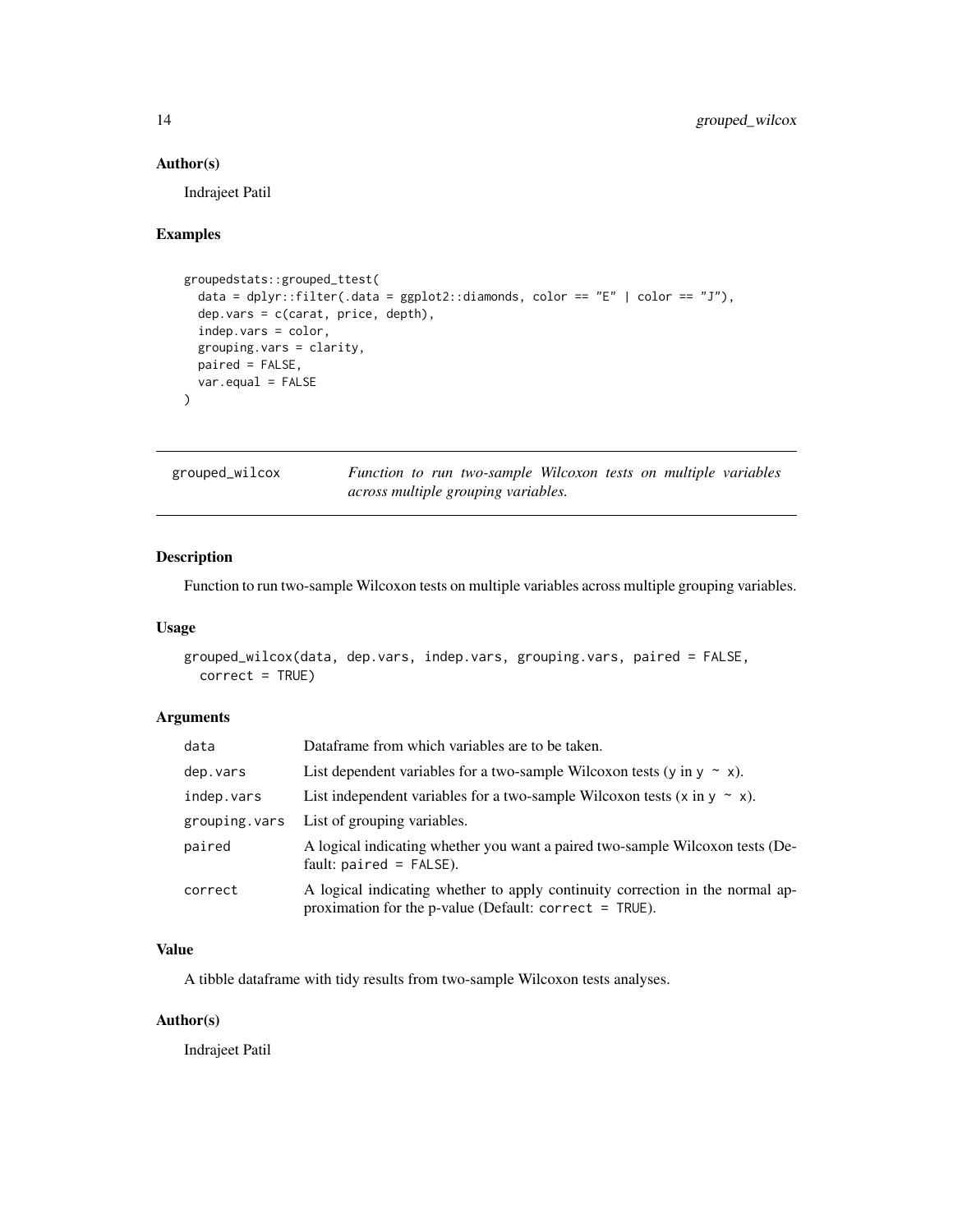#### <span id="page-14-0"></span>intent\_morality 15

#### Examples

```
# only with one grouping variable
groupedstats::grouped_wilcox(
 data = dplyr::filter(.data = ggplot2::diamonds, color == "E" | color == "J"),
 dep.vars = depth:table,
 indep.vars = color,
 grouping.vars = clarity,
 paired = FALSE
)
```
intent\_morality *Moral judgments about third-party moral behavior.*

#### Description

Moral judgments about third-party moral behavior.

#### Usage

```
intent_morality
```
#### Format

A data frame with 4016 rows and 8 variables

- id. Participant id.
- gender. Participant's gender.
- item. Which story/vignette participants read for a given condition.
- harm. What kind of harm was involved in the item.
- belief. What kind of belief the actor had (neutral or negative/harmful).
- outcome. What kind of outcome the actor caused (neutral or negative/harmful).
- condition. Type of harm, composed of belif and outcome.
- question. Type of moral judgment asked (wrongess or punishment).
- rating. Moral judgment rating on a scale of 1 to 7.

## Details

This dataset contains data from a recent study about how people judge behavior of others when they unintentionally or intentionally cause harm to others.

Participants responded to four different vignettes that contains four different types of conditions-

- accidental harm. neutral belief, harmful/negative outcome
- intentional harm. harmful/negative belief, harmful/negative outcome
- attempted harm. harmful/negative belief, neutral outcome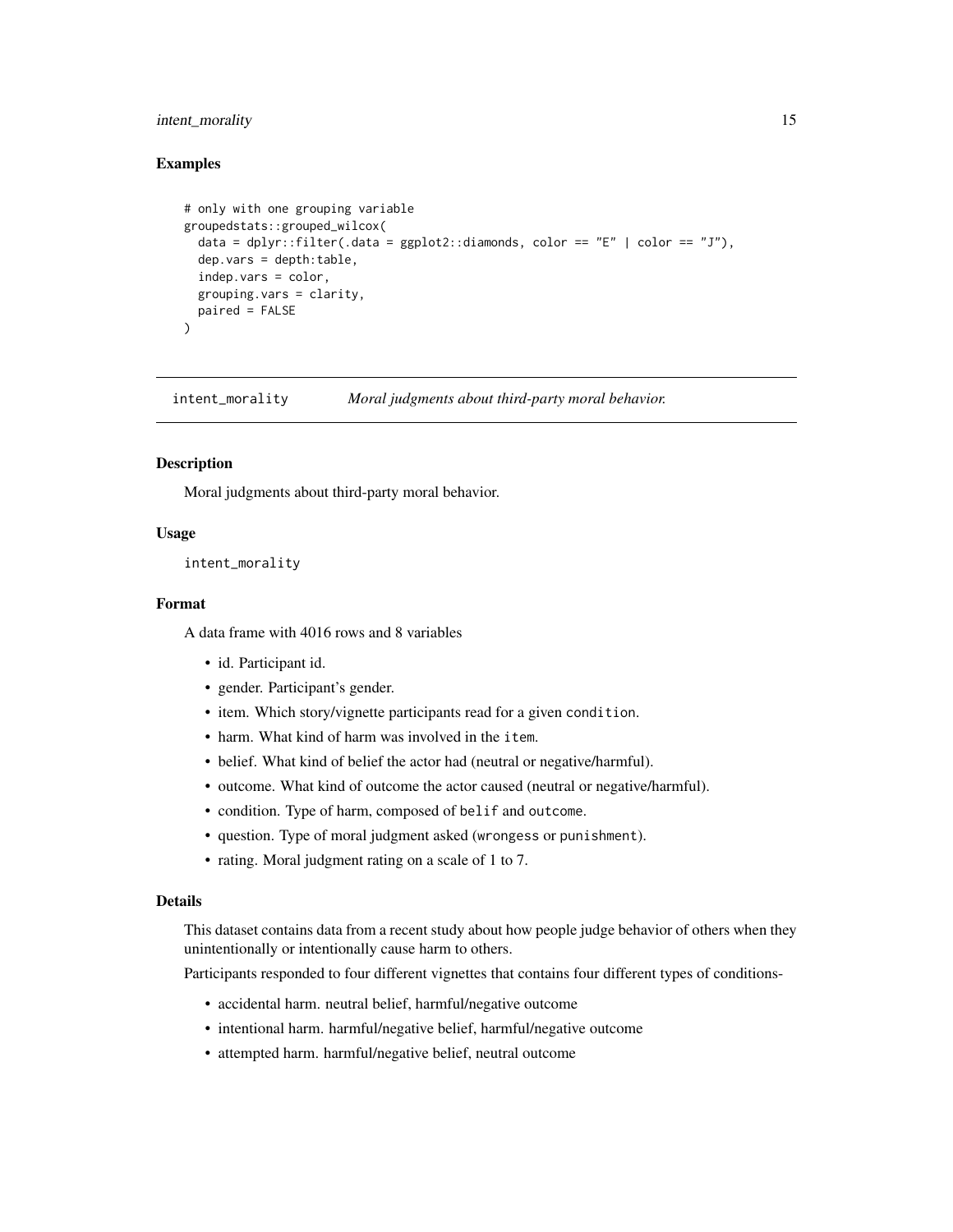<span id="page-15-0"></span>• neutral harm. neutral belief, neutral outcome

Additionally, participants saw one of the four variants for each of the four items. Each of the item had a different type of harm.

#### Source

<https://www.nature.com/articles/s41598-017-05299-9>

## Examples

```
dim(intent_morality)
head(intent_morality)
dplyr::glimpse(intent_morality)
```

| lm effsize ci | Confidence intervals for partial eta-squared and omega-squared for |
|---------------|--------------------------------------------------------------------|
|               | linear models.                                                     |

## Description

This function will convert a linear model object to a dataframe containing statistical details for all effects along with partial eta-squared effect size and its confidence interval.

#### Usage

```
lm_effsize_ci(object, effsize = "eta", partial = TRUE,
 conf. level = 0.95, nboot = 500
```
## Arguments

| object     | The linear model object (can be of class 1m, aov, anova, or aovlist).                                                                                                                                                   |
|------------|-------------------------------------------------------------------------------------------------------------------------------------------------------------------------------------------------------------------------|
| effsize    | Character describing the effect size to be displayed: "eta" (default) or "omega".                                                                                                                                       |
| partial    | Logical that decides if partial eta-squared or omega-squared are returned (De-<br>fault: TRUE). If FALSE, eta-squared or omega-squared will be returned. Valid<br>only for objects of class 1m, aov, anova, or aovlist. |
| conf.level | Numeric specifying Level of confidence for the confidence interval (Default:<br>$0.95$ ).                                                                                                                               |
| nboot      | Number of bootstrap samples for confidence intervals for partial eta-squared and<br>omega-squared (Default: 500).                                                                                                       |

## Value

A dataframe with results from stats::lm() with partial eta-squared, omega-squared, and bootstrapped confidence interval for the same.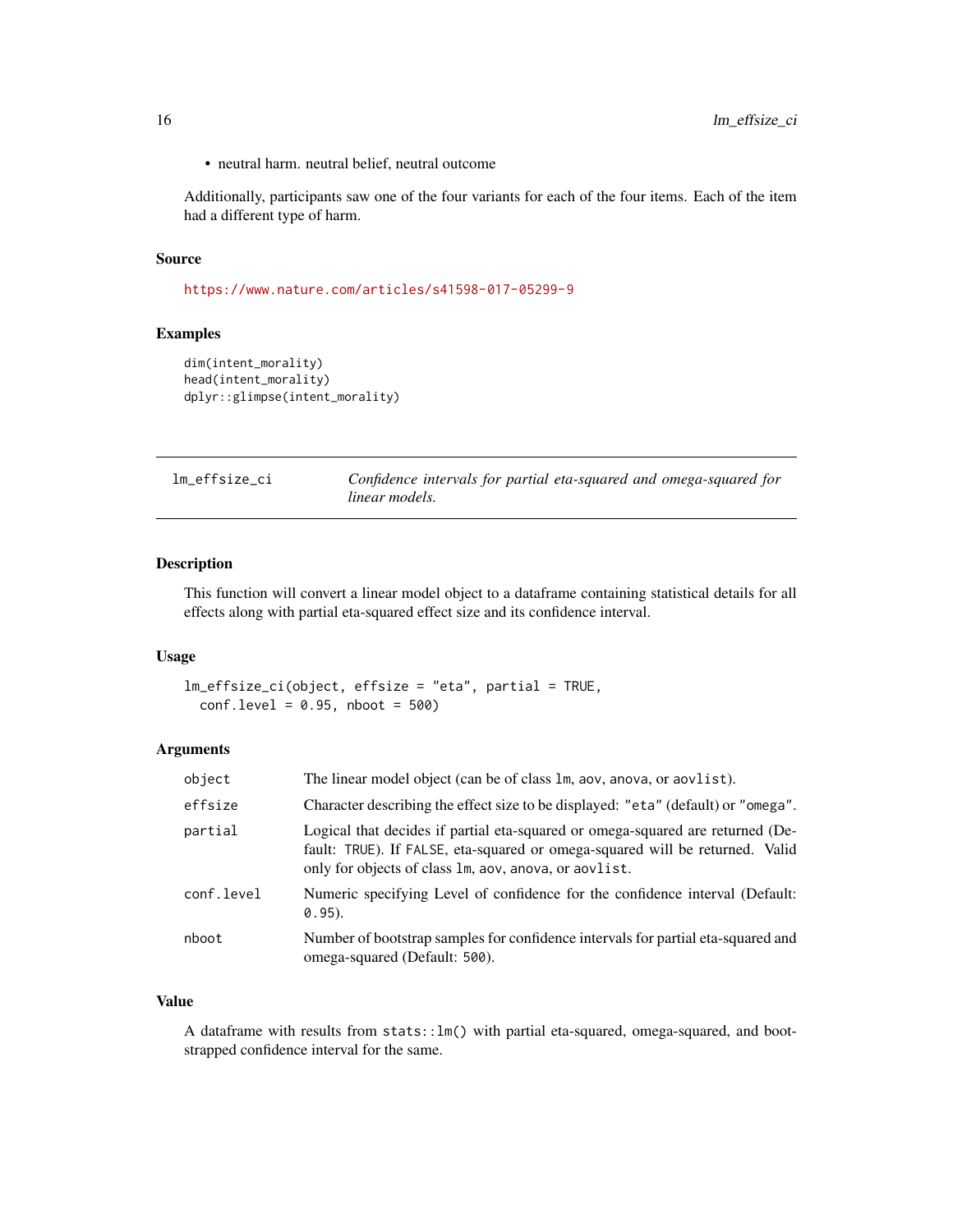## <span id="page-16-0"></span>movies\_long 17

## Author(s)

Indrajeet Patil

#### Examples

```
# model
set.seed(123)
mod <-
  stats::aov(
    formula = mpg \sim wt + qsec + Error(disp / am),
    data = mtcars
  )
# dataframe with effect size and confidence intervals
groupedstats::lm_effsize_ci(mod)
```
movies\_long *Movie information and user ratings from IMDB.com (long format).*

#### Description

Movie information and user ratings from IMDB.com (long format).

#### Usage

movies\_long

## Format

A data frame with 2433 rows and 8 variables

- title. Title of the movie.
- year. Year of release.
- budget. Total budget (if known) in US dollars
- length. Length in minutes.
- rating. Average IMDB user rating.
- votes. Number of IMDB users who rated this movie.
- mpaa. MPAA rating.
- genre. Different genres of movies (action, animation, comedy, drama, documentary, romance, short).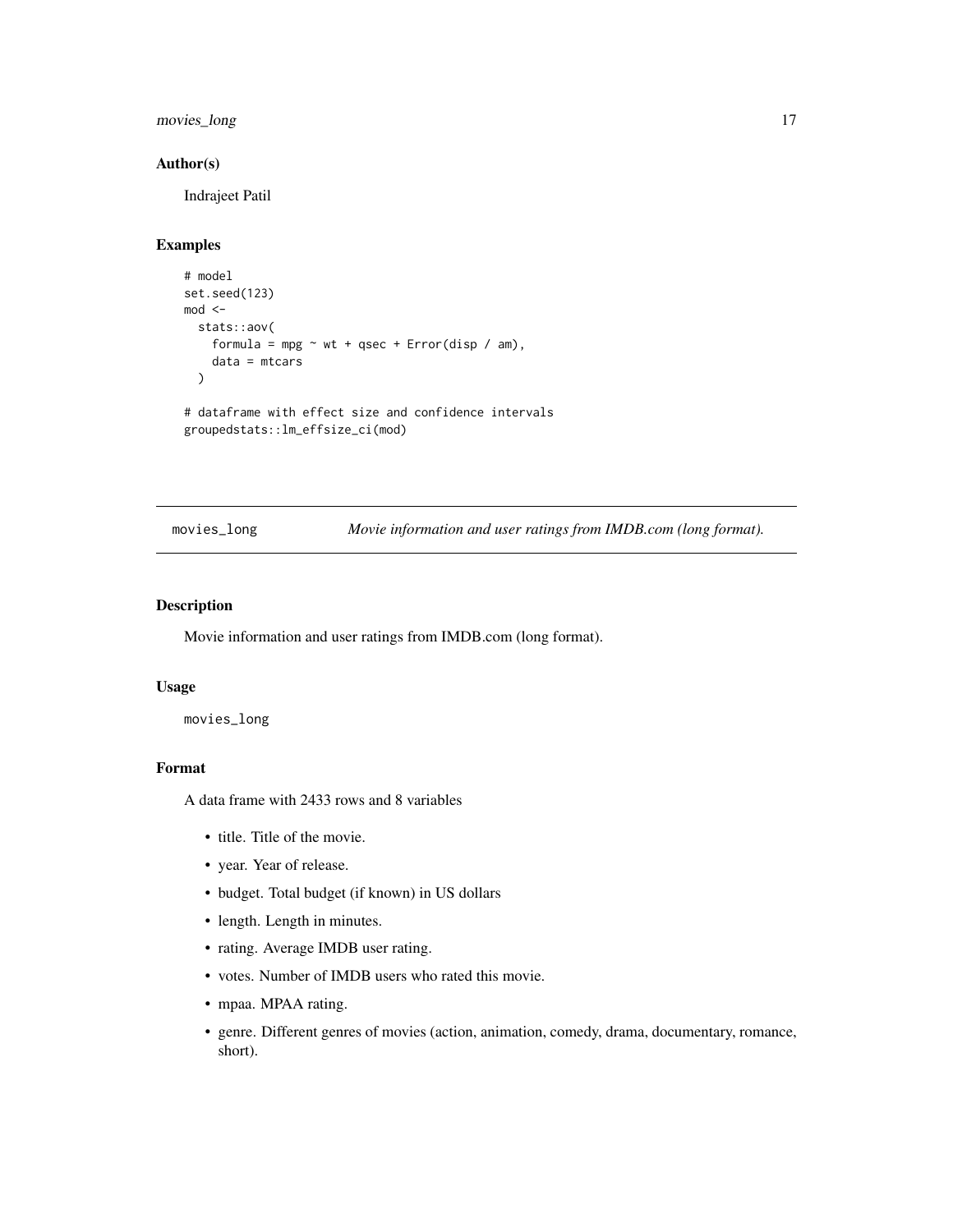## Details

Modified dataset from ggplot2movies package.

The internet movie database, <http://imdb.com/>, is a website devoted to collecting movie data supplied by studios and fans. It claims to be the biggest movie database on the web and is run by amazon. More about information imdb.com can be found online, [http://imdb.com/help/show\\_](http://imdb.com/help/show_leaf?about) [leaf?about](http://imdb.com/help/show_leaf?about), including information about the data collection process, [http://imdb.com/help/](http://imdb.com/help/show_leaf?infosource) [show\\_leaf?infosource](http://imdb.com/help/show_leaf?infosource).

Movies were selected for inclusion if they had a known length and had been rated by at least one imdb user.

#### Source

<https://CRAN.R-project.org/package=ggplot2movies>

#### Examples

```
dim(movies_long)
head(movies_long)
dplyr::glimpse(movies_long)
```
movies\_wide *Movie information and user ratings from IMDB.com (wide format).*

#### Description

Movie information and user ratings from IMDB.com (wide format).

#### Usage

movies\_wide

## Format

A data frame with 1813 rows and 14 variables

- title. Title of the movie.
- year. Year of release.
- budget. Total budget (if known) in US dollars
- length. Length in minutes.
- rating. Average IMDB user rating.
- votes. Number of IMDB users who rated this movie.
- mpaa. MPAA rating.
- action, animation, comedy, drama, documentary, romance, short. Binary variables representing if movie was classified as belonging to that genre.

<span id="page-17-0"></span>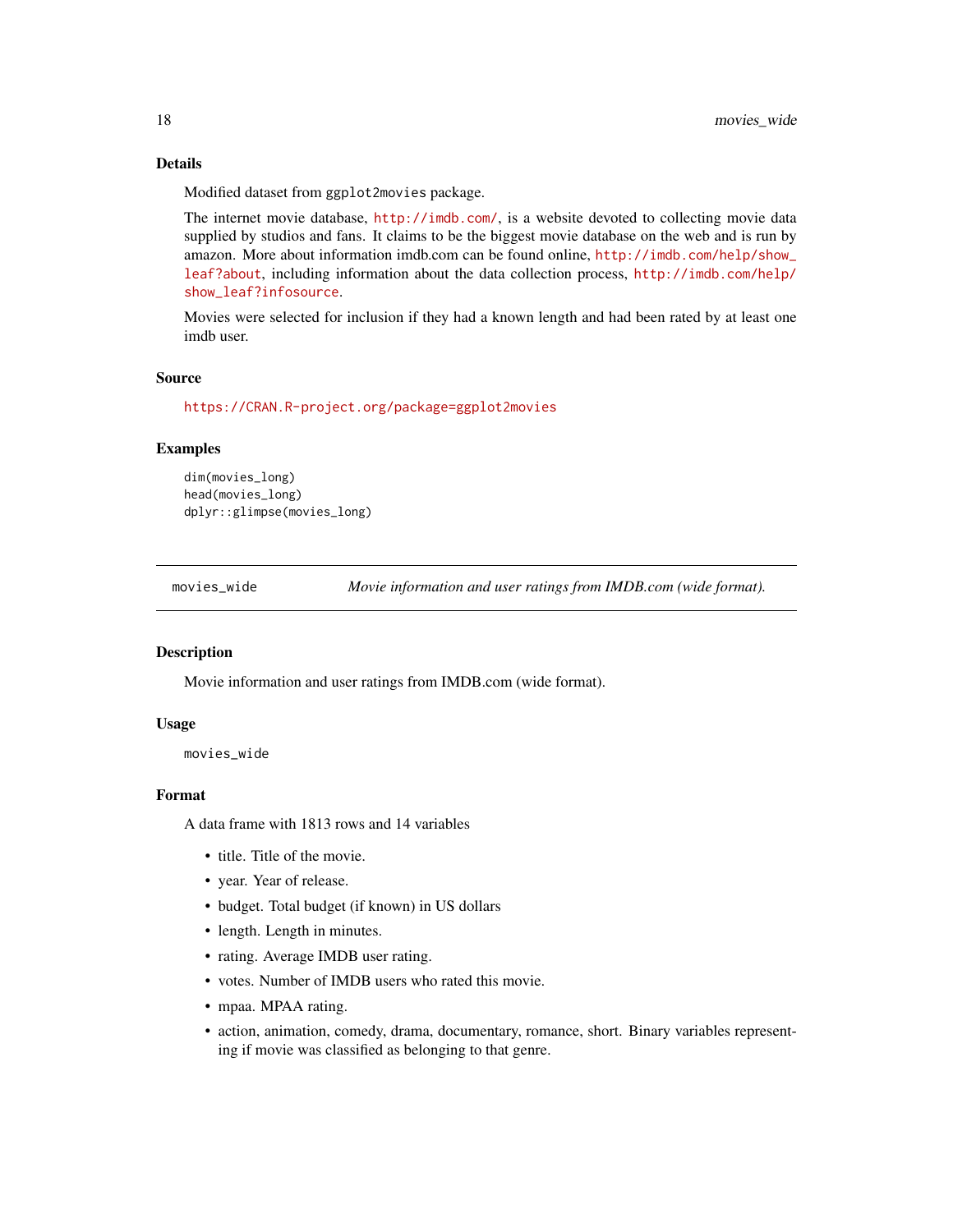<span id="page-18-0"></span>set\_cwd 19

#### Details

Modified dataset from ggplot2movies package.

The internet movie database, <http://imdb.com/>, is a website devoted to collecting movie data supplied by studios and fans. It claims to be the biggest movie database on the web and is run by amazon. More about information imdb.com can be found online, [http://imdb.com/help/show\\_](http://imdb.com/help/show_leaf?about) [leaf?about](http://imdb.com/help/show_leaf?about), including information about the data collection process, [http://imdb.com/help/](http://imdb.com/help/show_leaf?infosource) [show\\_leaf?infosource](http://imdb.com/help/show_leaf?infosource).

Movies were selected for inclusion if they had a known length and had been rated by at least one imdb user.

#### Source

<https://CRAN.R-project.org/package=ggplot2movies>

#### Examples

```
dim(movies_wide)
head(movies_wide)
dplyr::glimpse(movies_wide)
```
set\_cwd *Setting Working Directory in RStudio to where the R Script is.*

#### Description

This function will change the current working directory to whichever directory the R script you are currently working on is located. This preempts the trouble of setting the working directory manually.

#### Usage

set\_cwd()

#### Value

Path to changed working directory.

#### Note

This function will work only with RStudio IDE. Reference: https://eranraviv.com/r-tips-and-tricksworking-directory/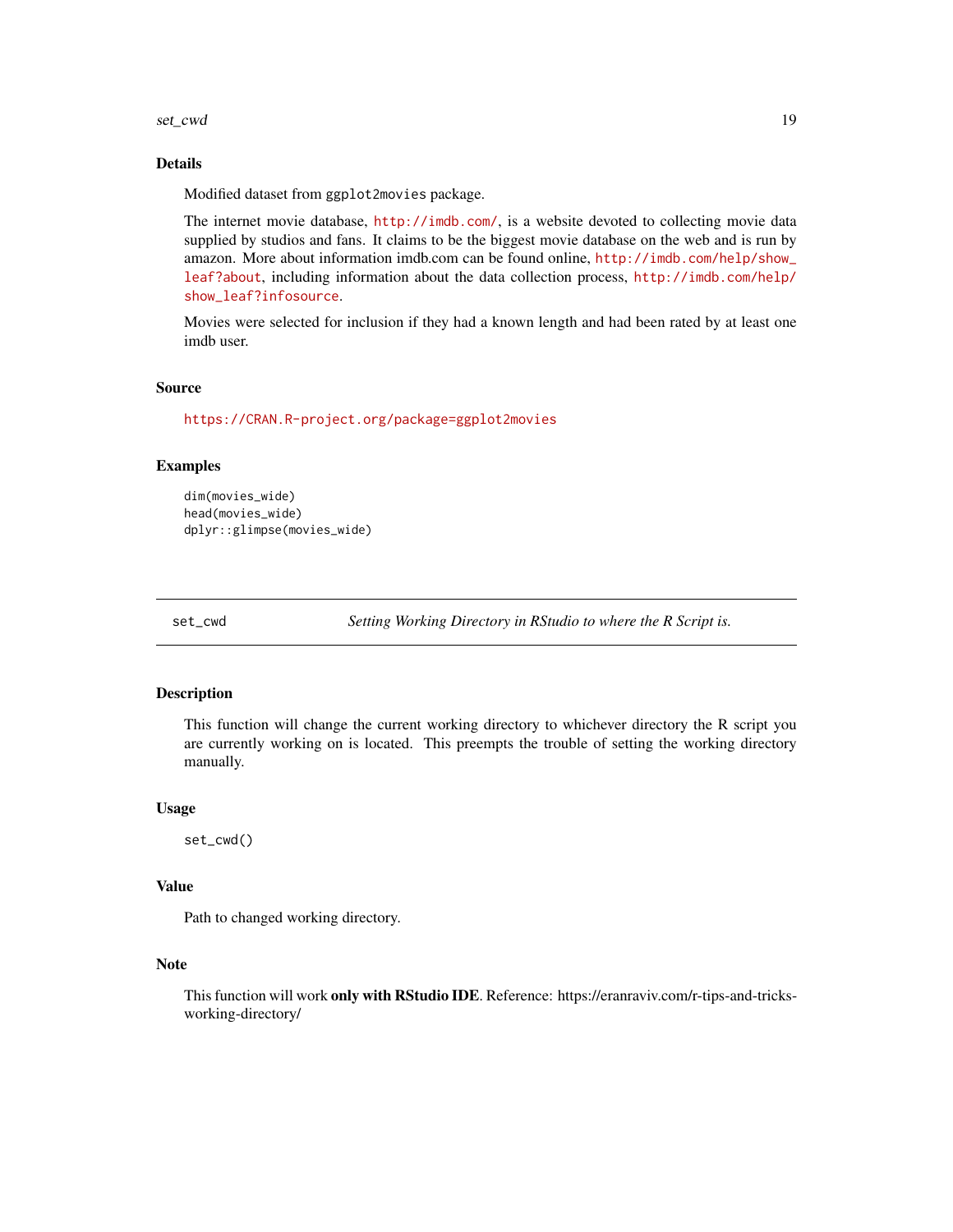<span id="page-19-0"></span>

#### Description

This function will add a new column to a dataframe containing *p*-values

#### Usage

signif\_column(data = NULL, p, messages = FALSE)

#### Arguments

| data     | Data frame from which variables specified are preferentially to be taken. |
|----------|---------------------------------------------------------------------------|
| p        | The column containing p-values.                                           |
| messages | Logical decides whether to produce notes (Default: TRUE).                 |

## Value

Returns the originally entered object (either a vector or a dataframe) in tibble format with an additional column corresponding to statistical significance.

#### Author(s)

Indrajeet Patil

```
# vector as input
groupedstats::signif_column(p = c(0.05, 0.1, 1, 0.00001, 0.001, 0.01))
# dataframe as input
# preparing a newdataframe
df <- cbind.data.frame(
 x = 1:5,
 y = 1,
 p.value = c(0.1, 0.5, 0.00001, 0.05, 0.01)
\mathcal{E}groupedstats::signif_column(data = df, p = p.value)
# numbers entered as characters are also tolerated
groupedstats::signif_column(p = c("1", "0.1", "0.0002", "0.03", "0.65"))
```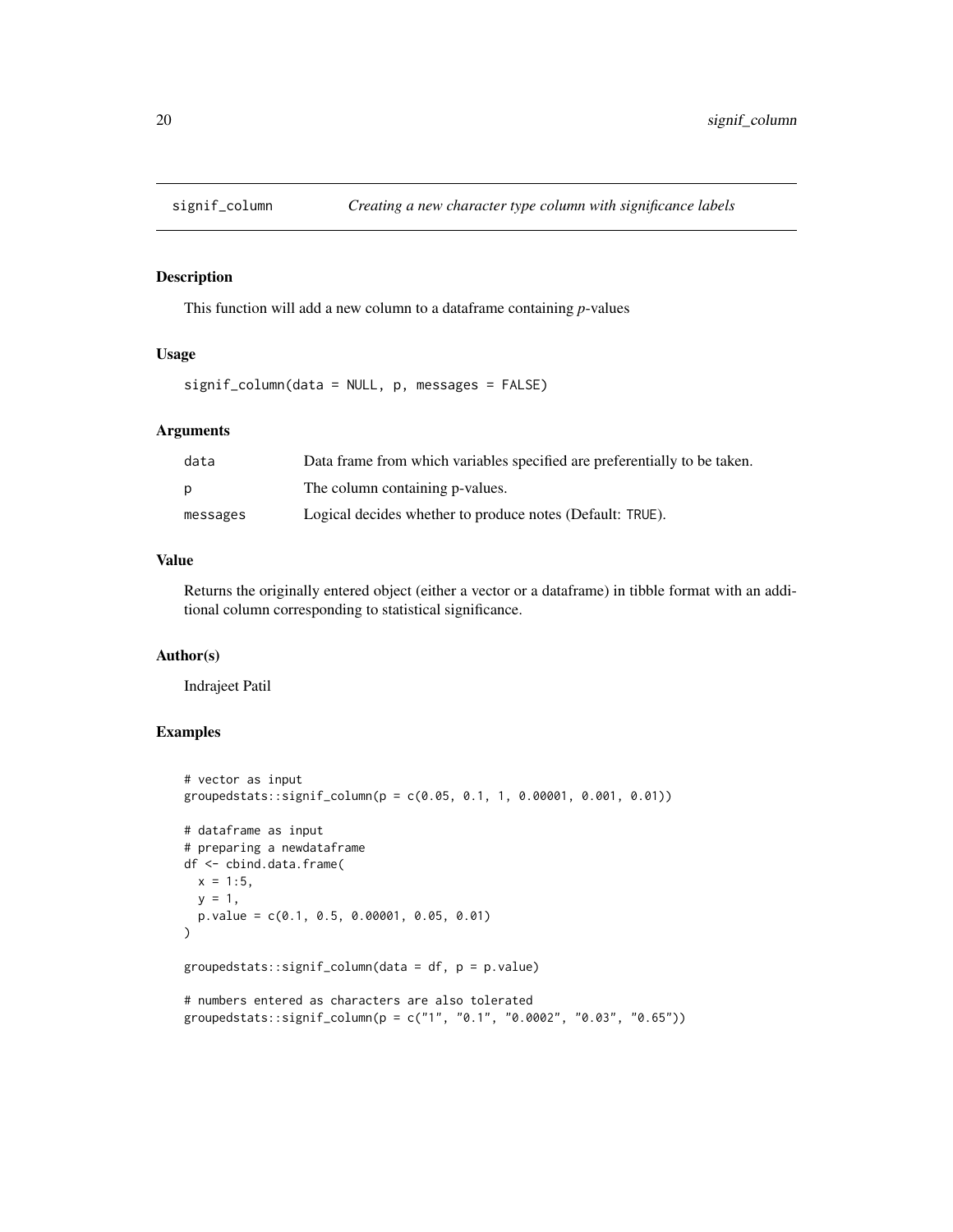<span id="page-20-0"></span>specify\_decimal\_p *Custom function for getting specified number of decimal places in results for p-value*

## Description

Function to format an R object for pretty printing with a specified (k) number of decimal places. The function also allows really small *p*-values to be denoted as " $p < 0.001$ " rather than " $p = 0.000$ ". Note that if p.value is set to TRUE, the minimum value of k allowed is 3. If k is set to less than 3, the function will ignore entered k value and use  $k = 3$  instead.

## Usage

 $specificity\_decimal_p(x, k = 3, p.value = FALSE)$ 

## Arguments

|         | A numeric variable.                                                              |
|---------|----------------------------------------------------------------------------------|
| k.      | Number of digits after decimal point (should be an integer) (Default: $k = 3$ ). |
| p.value | Decides whether the number is a p-value (Default: FALSE).                        |

## Value

Formatted numeric values.

#### Author(s)

Indrajeet Patil

#### Examples

```
groupedstats::specify_decimal_p(x = 0.00001, k = 2, p.value = TRUE)
groupedstats::specify_decimal_p(x = 0.008, k = 2, p.value = TRUE)
groupedstats::specify_decimal_p(x = 0.008, k = 3, p.value = FALSE)
```
Titanic\_full *Titanic dataset.*

#### Description

Titanic dataset.

#### Usage

Titanic\_full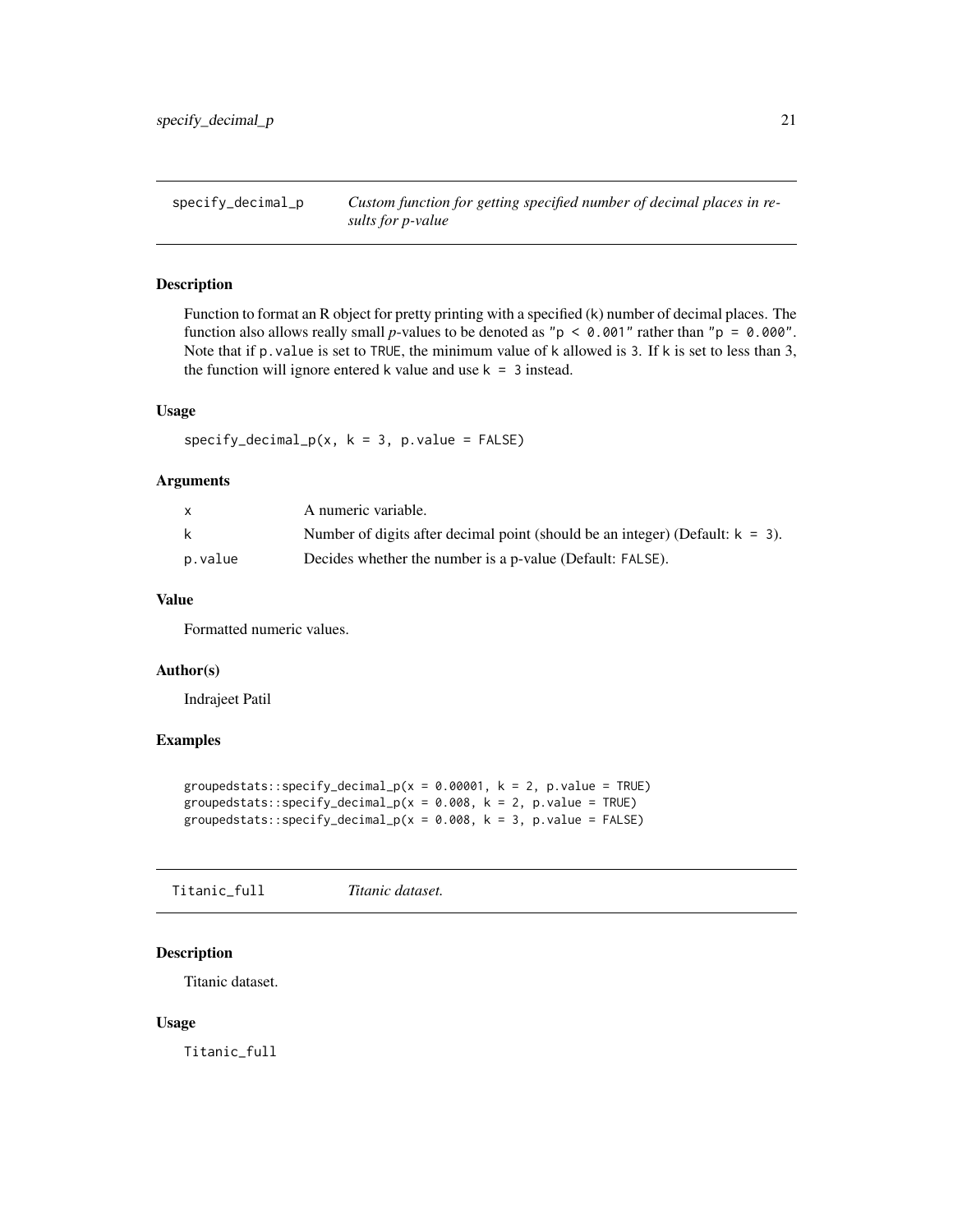## Format

A data frame with 2201 rows and 5 variables

- id. Dummy identity number for each person.
- Class. 1st, 2nd, 3rd, Crew.
- Sex. Male, Female.
- Age. Child, Adult.
- Survived. No, Yes.

## Details

This data set provides information on the fate of passengers on the fatal maiden voyage of the ocean liner 'Titanic', summarized according to economic status (class), sex, age, and survival. This is a modified dataset from datasets package.

#### Source

<https://stat.ethz.ch/R-manual/R-devel/library/datasets/html/Titanic.html>

```
dim(Titanic_full)
head(Titanic_full)
dplyr::glimpse(Titanic_full)
```